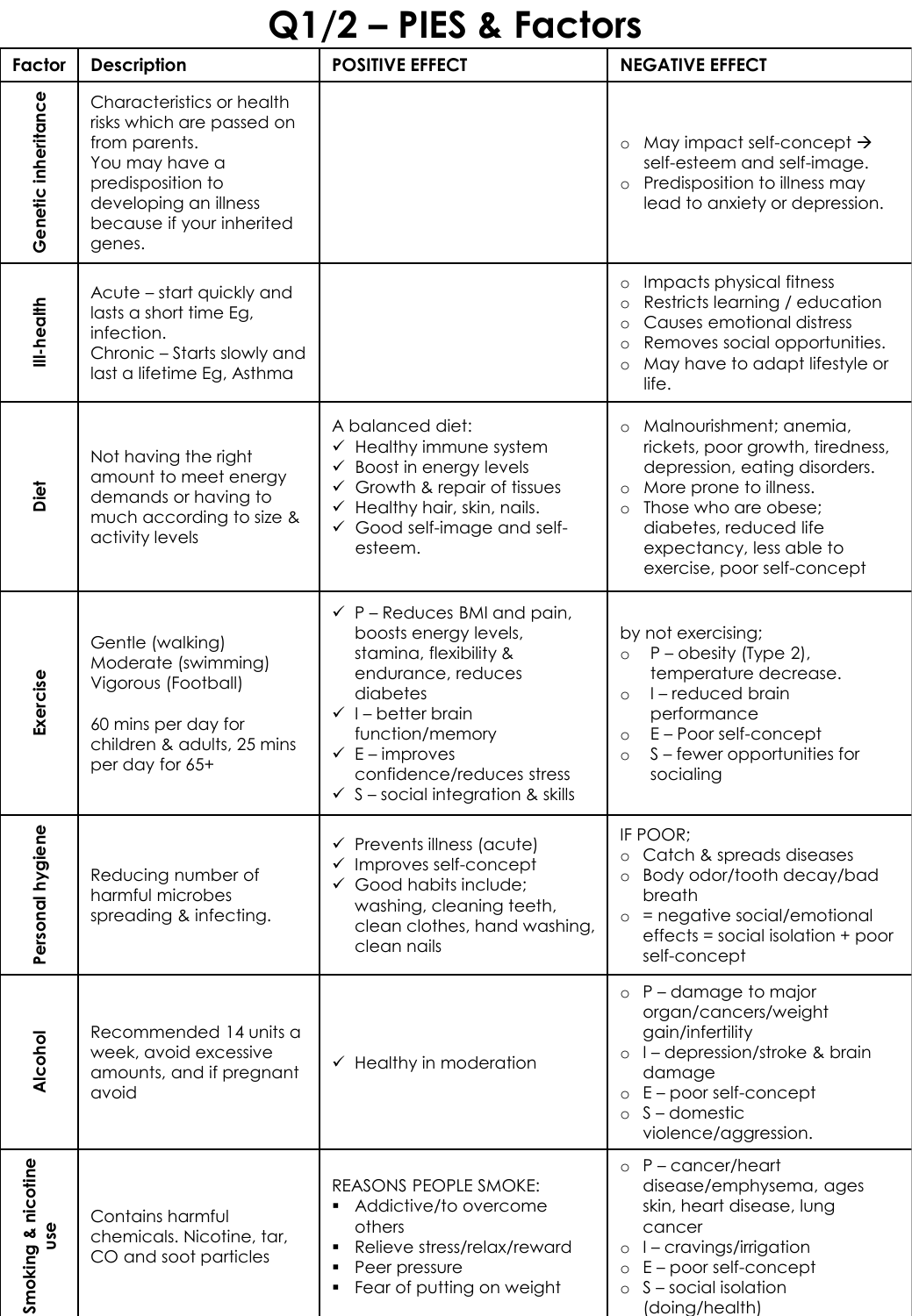| Factor             | <b>Description</b>                                                                                                              | <b>POSITIVE EFFECT</b>                                                                                                                                                                                                                                                                | <b>NEGATIVE EFFECT</b>                                                                                                                                                                                                                                                                                                        |
|--------------------|---------------------------------------------------------------------------------------------------------------------------------|---------------------------------------------------------------------------------------------------------------------------------------------------------------------------------------------------------------------------------------------------------------------------------------|-------------------------------------------------------------------------------------------------------------------------------------------------------------------------------------------------------------------------------------------------------------------------------------------------------------------------------|
| Drug misuse        | <b>Taken for recreational</b><br>reasons, addicted,<br>more or less than<br>prescribed dose,<br>drugs that belong to<br>another | IF TAKEN CORRECTLY;<br>$\checkmark$ Beneficial to reducing pain<br>or fighting infection                                                                                                                                                                                              | $\circ$ P – breathing problems/HIV/<br>Kidney failure<br>o I-Hallucinations/Memory loss<br>o E - poor self-concept/unusual<br>states/break down of relationships<br>S-money problem/judgment<br>$\circ$<br>impaired                                                                                                           |
| Social integration | Belonging to a group<br>and can interact with<br>others.<br>Opposite of social<br>isolation.                                    | $\checkmark$ P – practical assistance<br>$\checkmark$ I – support learning/thinking<br>$\checkmark$ E – unconditional love,<br>security & encouragement<br>$\checkmark$ S - companionship<br>$\checkmark$ Positive self-<br>concept/content/independ<br>ence/confidence               | Social isolation (not getting regular<br>$\circ$<br>contact with others). Causes ;<br>difficulty building relationships,<br>feelings of insecurity, depression,<br>poor lifestyle choices, reduced<br>thinking skills<br>Negative self-concept, feelings of<br>$\circ$<br>hurt, loneliness, distrust, lack of<br>independence |
| <b>Stress</b>      | Mental and<br>emotional tension.<br>Caused by exams,<br>work pressure, life<br>events, financial<br>difficulties                | Short term;<br>$\checkmark$ Increased heart<br>beat/breathing rate,<br>sweating hands, dry mouth,<br>butterflies (Adrenaline)<br>$\checkmark$ Can motivate/encourage<br>$\checkmark$ Develops resilience<br>Boosts immune system<br>✓<br>$\checkmark$ Appetite changes,<br>headaches. | Long term;<br>High blood pressure, loss of<br>$\circ$<br>appetite, sleeplessness, heart<br>disease, irritable, fatigue.<br>Forgetfulness, negative self-<br>$\circ$<br>concept, feeling insecure,<br>breakdown of close relationships,<br>social isolation<br>Poor circulation, mood swings.<br>$\circ$                       |
| or help<br>Asking  | Barriers; culture /<br>gender / education<br>may restrict people<br>from seeking help.                                          | $\checkmark$ Traditions valued/cultural<br>preferences<br>$\checkmark$ Help if English is not first<br>language<br>$\checkmark$ Treated by same gender<br>Those education; research<br>symptoms, know<br>importance if early<br>diagnosis/treatment, access<br>to services            | o Men are less likely to see help as<br>feel venerable/reluctant<br>o Stigma from society.<br>Values/traditions not understood<br>$\circ$<br>by health professionals<br>Don't know how to seek help<br>$\circ$<br>Don't understand importance of<br>$\circ$<br>seeking help<br>o Cultural diets, practices, or<br>customs.    |
| Economic           | Personal income,<br>wealth and<br>occupation.<br>Absolute poverty<br>Relative poverty.                                          | $\checkmark$ P – good housing/diet<br>$\checkmark$ I – more time for leisure<br>time/activates, education<br>$\checkmark$ E – feeling of financial<br>security, positive self-<br>concept<br>$\checkmark$ S – socialising opportunities                                               | o P- Poor housing/diet/health and<br>$dest job = less activity$<br>$\circ$ 1 – long hours = less leisure time, no<br>job = poor mental health<br>o E - stress, breakdown of<br>relationships, low self-concept<br>Reduces socialising opportunities<br>$\circ$                                                                |
| Pollution          | Air, water, land, food,<br>noise, light                                                                                         | LIVING IN COUNTRYSIDE;<br>= little pollution, lots of fresh air<br>but likely to have a<br>geographical barrier.                                                                                                                                                                      | o Lung damage/heart<br>disease/allergies/premature birth<br>o noise: stress,/hearing loss/High<br>blood pressure, disrupted sleep                                                                                                                                                                                             |
| Housing            | Good/Poor living<br>conditions and in<br>countryside or city                                                                    | $\checkmark$ Less pollution<br>$\checkmark$ Quiet & safe<br>$\checkmark$ Spacious<br>$\checkmark$ Warm & dry<br>$\checkmark$ Close to or has outdoor safe<br>space                                                                                                                    | Damp/mould spore/vermin =<br>$\circ$<br>breathing problems/infection<br>$\circ$ Overcrowding =<br>sleepless/depression<br>No open spaces = inactive<br>$\circ$<br>Poor heating = poor health<br>$\circ$                                                                                                                       |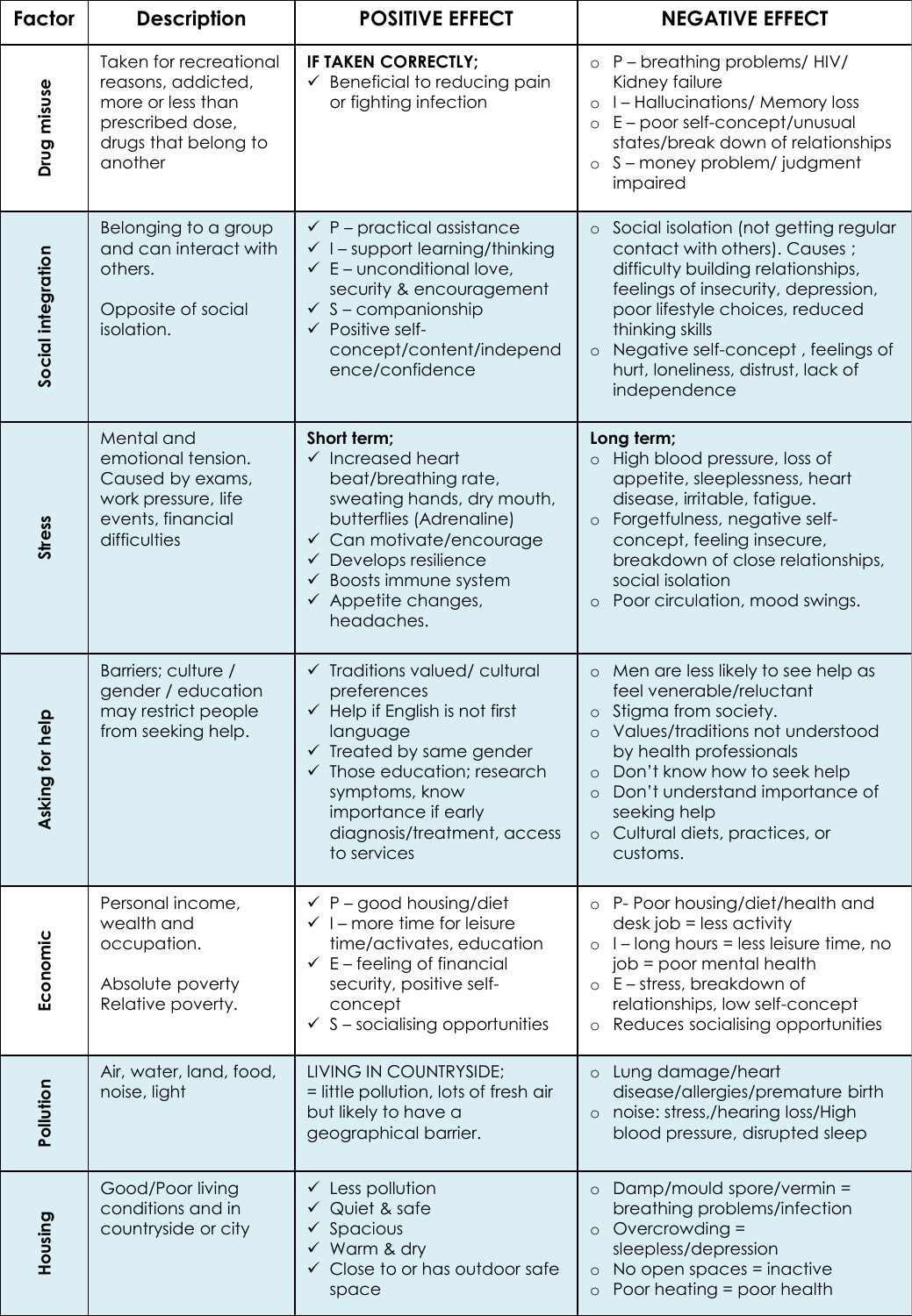| <b>Factor</b>                    | <b>Description</b>                                                                           | <b>POSITIVE EFFECT</b>                                                                                                                                                     | <b>NEGATIVE EFFECT</b>                                                                                                                                                 |
|----------------------------------|----------------------------------------------------------------------------------------------|----------------------------------------------------------------------------------------------------------------------------------------------------------------------------|------------------------------------------------------------------------------------------------------------------------------------------------------------------------|
| <b>Expected life</b><br>events   | Starting school, new<br>job, new house/area,<br>retirement                                   | $\checkmark$ New friendships, new<br>skills, more confidence.<br>Independence,<br>$\checkmark$<br>improved self-concept,<br>reduced stress                                 | Anxiety/insecurity of new<br>$\circ$<br>routines/new people<br>Stress of moving/social<br>$\circ$<br>isolation<br>o loss of mental<br>stimulation/friends              |
| <b>Unexpected</b><br>life events | Ill health, accident or<br>injury, bereavement,<br>exclusion,<br>redundancy,<br>imprisonment | $\checkmark$ New learning/training<br>opportunities and diet<br>More family time/friends<br>$\checkmark$<br>$\checkmark$ Catalyst for change of<br>behavior/work situation | Depression/social isolation<br>$\circ$<br>Poor self-concept/anxiety<br>$\circ$<br>Loss of contact with friends<br>$\circ$<br>Lack of learning opportunities<br>$\circ$ |

## **Q3 – Data interpretation**

| <b>Physiological</b><br>data                                               | <b>Averages</b>                                                                                                           | <b>Impact on current health</b>                                                                                                                                                                                                                 | <b>Impact on future health</b>                                                                                                                                                                                                                              |
|----------------------------------------------------------------------------|---------------------------------------------------------------------------------------------------------------------------|-------------------------------------------------------------------------------------------------------------------------------------------------------------------------------------------------------------------------------------------------|-------------------------------------------------------------------------------------------------------------------------------------------------------------------------------------------------------------------------------------------------------------|
| Pulse $-$<br>measures<br>how fast your<br>heart beats.                     | $60 - 100$ BPM<br>for adults.<br>Fitter people<br>have lower<br>levels.                                                   | High - overweight<br>Low - exercise more frequently<br>or lean & men                                                                                                                                                                            | Abnormal reading may occur, but if<br>high see doctor<br>Ways to lower; exercise, healthy diet,<br>lower stress levels & stop smoking                                                                                                                       |
| Peak flow $-$<br>measures<br>lung<br>capacity.                             | Read the<br>chart for<br>appropriate<br>sex, age and<br>height.                                                           | Abnormal readings; asthma,<br>Higher score $\rightarrow$ good physical fitness.<br>emphysema, chronic<br>bronchitis, cystic fibrosis, lung<br>Lower score $\rightarrow$ Asthma, lung problems,<br>allergies, likely to be sedentary.<br>cancer. |                                                                                                                                                                                                                                                             |
| <b>Blood</b><br>$presure -$<br>measures<br>pressure<br>against<br>arteries | Anywhere<br>between<br>90/60 mmHg<br>and<br>120/80mmHg<br>is normal.                                                      | Sedentary lifestyle<br>(smoke/alcohol) / fatty or<br>caffeine diet / genetic<br>inheritance (Caribbean) / lack<br>of exercise / overweight<br>/headaches / appetite<br>change / stressed / anemic /<br>underweight if low                       | <b>Too high <math>\rightarrow</math></b> hypertension / heart attacks,<br>strokes, blindness, vascular dementia,<br>kidney problems, mobility issues.<br><b>Too low <math>\rightarrow</math></b> dizziness / fainting / fatigue /<br>can increase lifespan. |
| $BM -$<br>measures fat<br>in relation to<br>height.                        | $18.5 - 24.9$<br>Does not<br>include age,<br>muscle mass,<br>bone density<br>or gender                                    | <b>Overweight <math>\rightarrow</math></b> sedentary, poor<br>diet, painful joints, poor<br>mobility.<br>Underweight $\rightarrow$ weak immune<br>system, weak, fatigue, periods<br>stop.                                                       | <b>Overweight <math>\rightarrow</math></b> premature death, various<br>cancers, T2 diabetes, obese adult,<br>hypertension.<br>heart disease, type 2 diabetes, stroke,<br>arthritis<br>Underweight $\rightarrow$ anemia, osteoporosis,<br>eating disorders.  |
| Lifestyle<br>data                                                          |                                                                                                                           | <b>Impact on current health</b>                                                                                                                                                                                                                 | <b>Impact on future health</b>                                                                                                                                                                                                                              |
| <b>Smoking</b>                                                             | Decreased blood flow / headaches / bad<br>breath / smelly clothes / coughing / decreases<br>appetite / financial issues / |                                                                                                                                                                                                                                                 | Cancers / heart disease / gum disease /<br>tooth loss / fertility issues / respiratory<br>issues / addiction / reduces sense of<br>smell/taste.                                                                                                             |
| <b>Alcohol</b><br>consumption                                              | Increased heart rate / slower reactions /<br>dehydration / bad breath / poor decisions /<br>aggression / sickness.        |                                                                                                                                                                                                                                                 | Cancers / hypertension / depression /<br>infertility / relationship problems / weight<br>gain / addiction / liver disease / heart<br>disease                                                                                                                |
| <b>Inactive</b><br>lifestyle                                               | / joint pains / mobility issues.                                                                                          | Adults should have 2.3h of exercise per week.<br>Weight gain / breathlessness / fatigue / snoring                                                                                                                                               | Slows metabolism / T2 diabetes /<br>mobility issues / joint pain / Cancers /<br>strokes / hypertension / fertility issues /<br>premature death.                                                                                                             |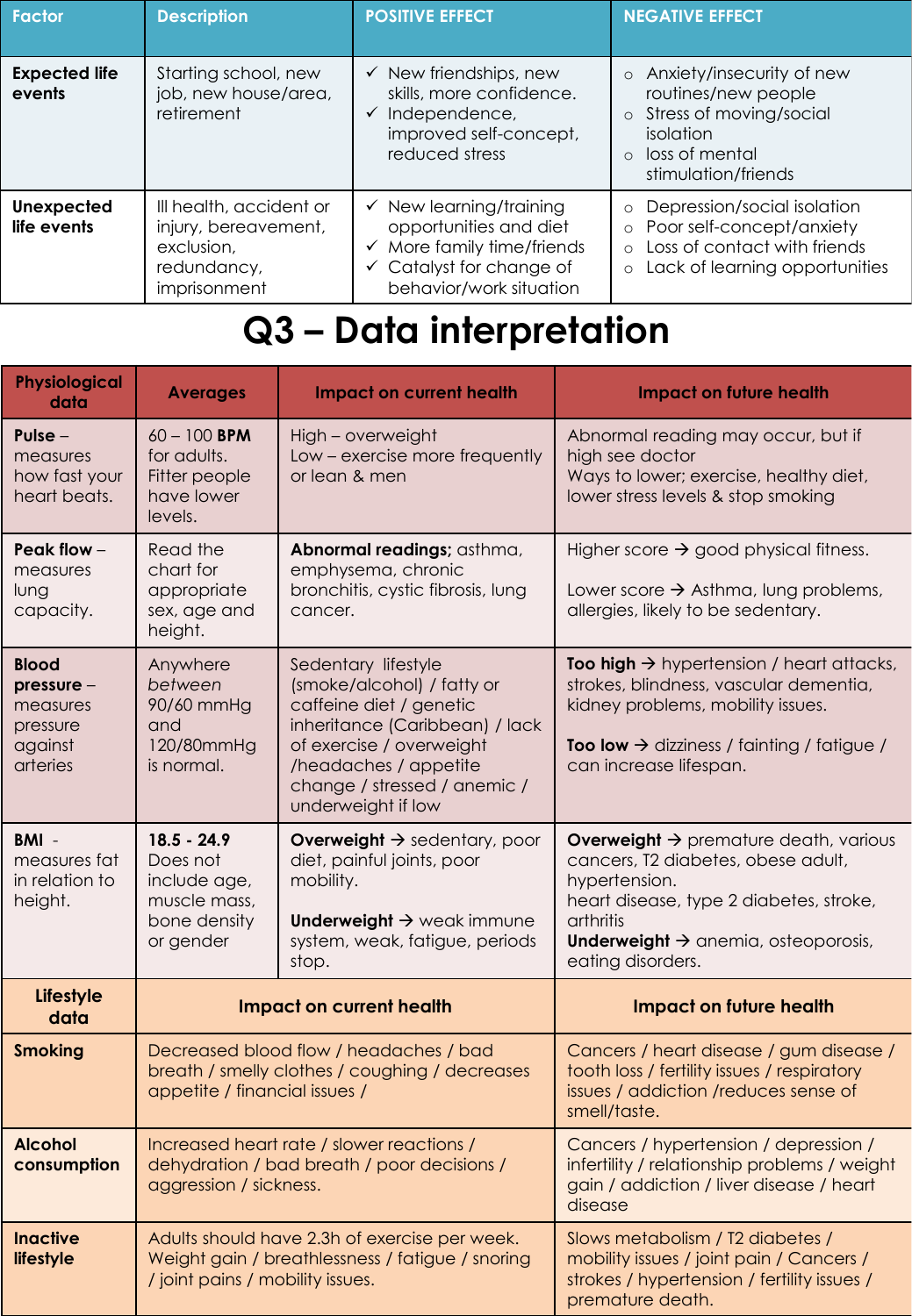# **Q4 – 3 SMART targets.**

| Recommended<br>action                                                   | Short / long term suggestions                                                                                                                                                                                                                                                                             |
|-------------------------------------------------------------------------|-----------------------------------------------------------------------------------------------------------------------------------------------------------------------------------------------------------------------------------------------------------------------------------------------------------|
| Lower blood pressure                                                    | Eat 5 or more portions of fruit/vegetable a day<br>$\checkmark$<br>Improve diet Eg, reduce salt, reduce takeaways.<br>✓<br>Use relaxation techniques to reduce stress or join a gym<br>$\checkmark$<br>Drink water alongside alcohol to reduce consumption.<br>$\checkmark$                               |
| <b>Reduce BMI</b>                                                       | $\checkmark$<br>Reduce fat & sugar intake / improve diet.<br>Do not exceed recommended daily calories / join a gym or exercise.<br>$\checkmark$<br>Drink more water (no sugar drinks) / reduce alcohol intake.<br>✓<br>Move more $\rightarrow$ get off a stop earlier, lunch break walks.<br>$\checkmark$ |
| <b>Increase Peak flow</b><br>reading                                    | Reduce smoking or use nicotine replacement therapies<br>$\checkmark$<br>Increase exercise / fitness.<br>$\checkmark$                                                                                                                                                                                      |
| <b>Reduce pulse rate and</b><br>improve recovery time<br>after exercise | $\checkmark$<br>Increase exercise $\rightarrow$ walks, clubs, gym.<br>Decrease caffeinated drinks Eg coffee, energy drinks.<br>$\checkmark$<br>Reduce stress.<br>$\checkmark$                                                                                                                             |
| <b>Reducing Alcohol</b><br>consumption                                  | $\checkmark$<br>Drink water alongside alcohol consumption<br>Join support groups.<br>✓<br>Only drink out once a week with friends<br>$\checkmark$<br>Only have recommended 14 units a week<br>$\checkmark$                                                                                                |
| <b>Reducing smoking</b>                                                 | $\checkmark$<br>Cut down on cigarettes<br>Use alternative nicotine patches/e-cigarettes/vape<br>✓<br>(certain laws reduce smoking to a certain extent)<br>$\checkmark$                                                                                                                                    |
| <b>Increasing exercise</b>                                              | $\checkmark$<br>Join a physically active hobby<br>Join exercise or dance class<br>$\checkmark$<br>Walk 1/2 house at lunch time<br>✓<br>Get off bus a stop early and walk rest of the way<br>✓                                                                                                             |

| Type of support                                                                               | Who does this include?                                                                                                                                                                                                                                                                                                                       | What do/can they do?                                                                                                                                                                                |
|-----------------------------------------------------------------------------------------------|----------------------------------------------------------------------------------------------------------------------------------------------------------------------------------------------------------------------------------------------------------------------------------------------------------------------------------------------|-----------------------------------------------------------------------------------------------------------------------------------------------------------------------------------------------------|
| Informal support -<br>Emotional support from<br>friends / family /<br>neighbors / colleagues. | <b>Practical</b> – transports, chores,<br>cooking<br><b>Emotional</b> – encouragement,<br>listening.<br><b>Advice</b> – sharing experiences.                                                                                                                                                                                                 | Join in on your targets<br>Suggest new ways to achieve targets<br>Research advice or other services<br>that can helps<br>Quit a certain activity with you.<br>Share advice and tips.                |
| Formal support -<br>practical support from<br>paid trained<br>professionals.                  | <b>Primary:</b> Health center, pharmacy,<br>opticians, dentist<br>Secondary: e.g.<br>neurologist/pediatrician/<br>psychiatrist/cardiologist<br>Allied: dietician, physiotherapist,<br>advocate, speech & language<br>therapist, domiciliary care worker,<br>clinical support staff<br>Organizations: Change4Life, Age UK,<br>weight watchers | Diagnose using health indicators.<br>Health advice or information.<br>Practical support (medication, aids,<br>groups)<br>Educate you on risks<br>Provide emotional support<br>Speaks on your behalf |
| <b>Formal Aiding support</b><br>(voluntary)                                                   | Physiological measuring aids,<br>medication, practical support<br>(DVDs) advice (leaflets), support<br>groups, emotional support<br>(encouragement)                                                                                                                                                                                          | Testing kits/weighing scales<br>Prescriptions<br>DVD's/healthy menu plans<br>Leaflets<br>Support groups (charities?)                                                                                |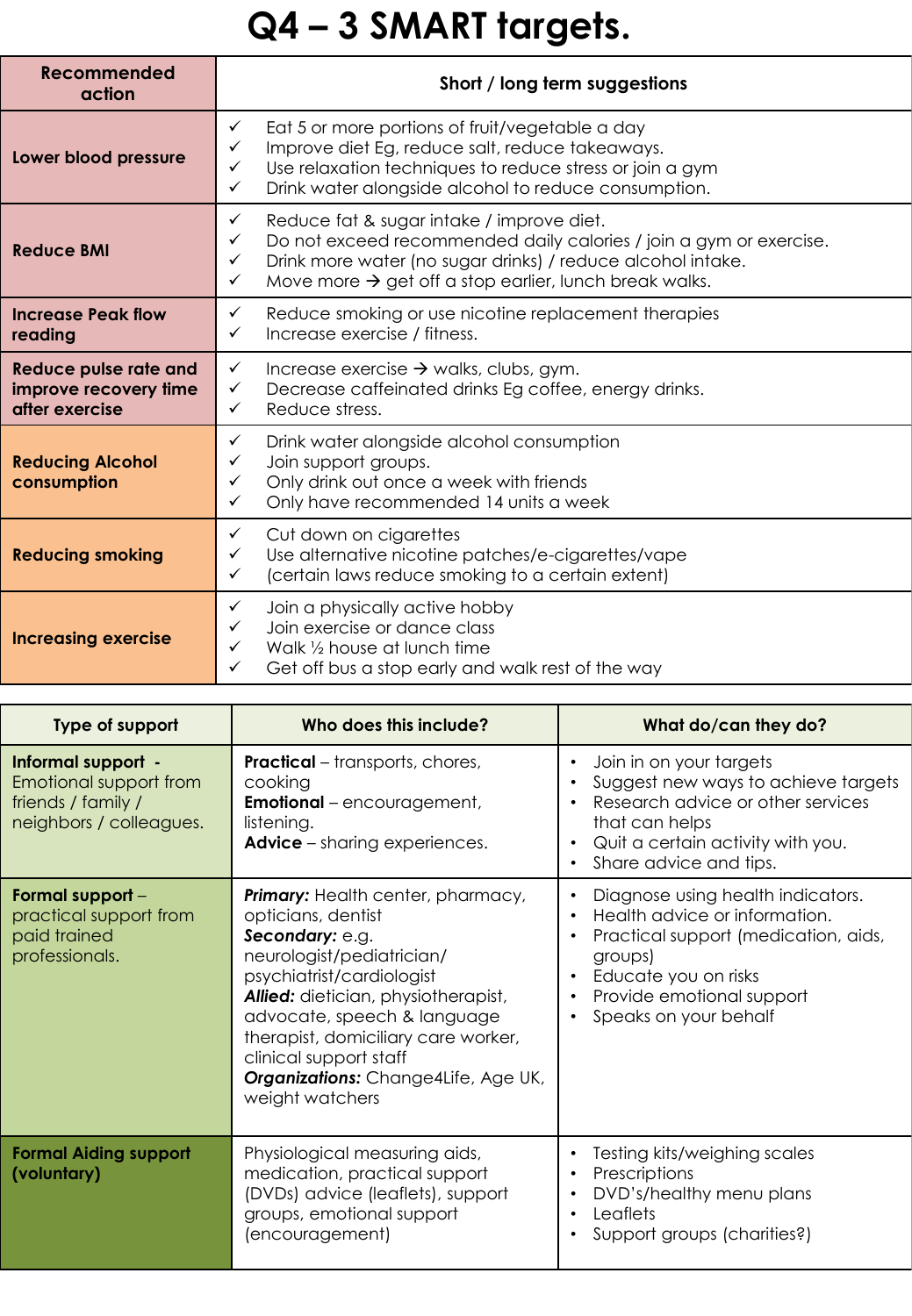### **Q4 – Example**

| Action:                                               | Short term target<br>(less than 6 months)                                                                   | Long term target<br>(6 months to a year)                                               |
|-------------------------------------------------------|-------------------------------------------------------------------------------------------------------------|----------------------------------------------------------------------------------------|
| Stop smoking                                          | Cut down to 5 cigarettes a day within 1<br>month                                                            | Stop smoking within completely 10<br>months                                            |
| <b>Drink alcohol</b><br>within safer<br><b>limits</b> | When out for a meal at weekends drink<br>water alongside an alcoholic drink,<br>starting immediately'       | Reduce alcohol consumption to less<br>than 14 units per week and not to<br>binge drink |
| <b>Feel less</b><br><b>isolated</b>                   | Within 6 weeks be able to leave the house<br>every day and have a short conversation<br>with another person | Join a social club and be able to<br>attend regularly within 6 months                  |

S – specific → *Explain the action and what it's going to improve.* 

- $M$  measurable  $\rightarrow$  *How are you going to measure it?*
- A achievable → *Can the person do it?*
- $R$  realistic  $\rightarrow$  *Is it appropriate for them?*
- T time related → *Less than 6m or more than 6m.*

### **Q5 – Needs, Wishes, Circumstances.**

| <b>Action:</b>                     |                                                                                                                   | <b>Example</b>                                                                                                                                                                                                                                   |
|------------------------------------|-------------------------------------------------------------------------------------------------------------------|--------------------------------------------------------------------------------------------------------------------------------------------------------------------------------------------------------------------------------------------------|
| <b>Need</b>                        | Health issues they NEED to improve<br>- Use information from Q3.                                                  | X needs to improve his diet so that he<br>can decrease his high blood pressure.<br>This will decrease his risk of a heart<br>attack.                                                                                                             |
| <b>Wishes</b>                      | Their wants / dislikes – Use the<br>information from the start of $Q4$ .                                          | X <b>wants</b> to be more active with his<br>children, so my plan incorporates this.                                                                                                                                                             |
| <b>Circumstance</b>                | Life situations - Use the information<br>from the start of Q4 and the main<br>scenario.                           | X is over 65, so its inappropriate for him<br>to run 30 mins per day. His plan reflects<br>his <i>circumstance</i> .                                                                                                                             |
| <b>Person centered</b><br>approach | To create a unique / personalized<br>plan for one person.                                                         | By taking into account their needs,<br>wishes and circumstances.                                                                                                                                                                                 |
| The care values                    | Empowerment / Dignity / Respect<br>/ Communication / Anti-<br>discrimination / Confidentiality /<br>Safeguarding. | Encouraging X to improve his diet by<br>asking him to create a list of foods he<br>enjoys eating. Respecting his religion<br>when making his diet plan. Protecting<br>his identity with colleagues. Having a<br>duty of care over his wellbeing. |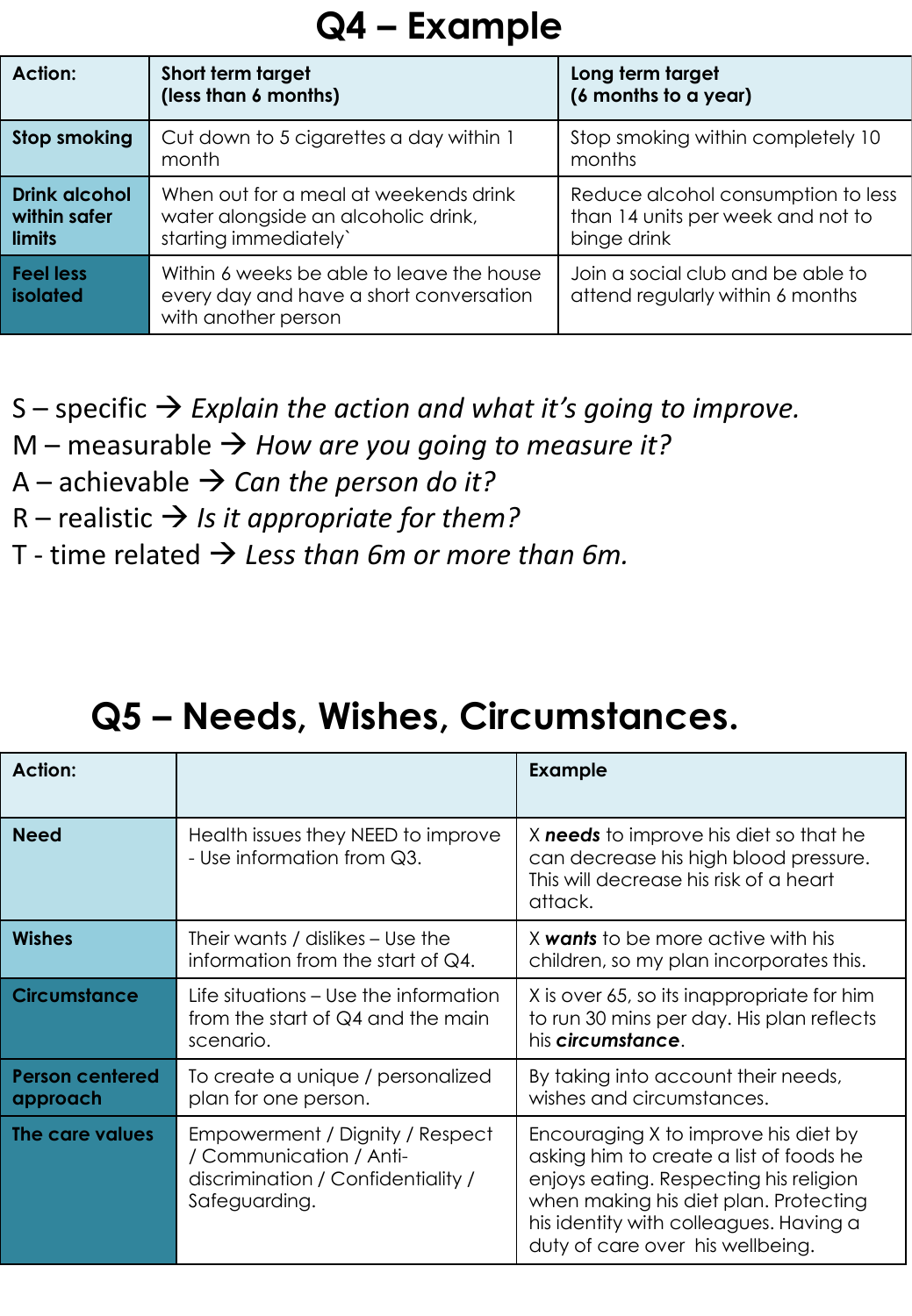## **Q6 - obstacles**

| <b>Obstacle</b>            | <b>Description</b>                                                                                                                                                                                              | How to overcome / minimise.                                                                                                                                                                                                                                                                                                                                                                                                                                                                                                                                                                                                                                                                                                                                                                                                                             |
|----------------------------|-----------------------------------------------------------------------------------------------------------------------------------------------------------------------------------------------------------------|---------------------------------------------------------------------------------------------------------------------------------------------------------------------------------------------------------------------------------------------------------------------------------------------------------------------------------------------------------------------------------------------------------------------------------------------------------------------------------------------------------------------------------------------------------------------------------------------------------------------------------------------------------------------------------------------------------------------------------------------------------------------------------------------------------------------------------------------------------|
| psychological<br>Emotional | Lack of motivation<br>$\bullet$<br>Poor self-concept<br>In denial about health<br>problems.                                                                                                                     | $\checkmark$<br>Suggest new ways to meet people such as voluntary work $\rightarrow$<br>prevents isolation<br>Plan small rewards e.g. buy new clothe after losing weight<br>$\checkmark$<br>Record money saved by not smoking/drinking on Apps<br>$\checkmark$<br>$\checkmark$<br>Make sure targets are achievable<br>Break down targets in to small steps so progress can be seen<br>$\checkmark$<br>Give reassurance, encouragement and regular feedback on<br>$\checkmark$<br>progress<br>Encourage to think about the possibility of change<br>$\checkmark$<br>$\checkmark$<br>Help the person understand the long-term health risks of staying<br>the same and benefits of change                                                                                                                                                                  |
| Time constraints           | Care of others<br>$\bullet$<br>(children/elderly)<br>Work or study<br>$\bullet$<br>commitments<br>Appointments<br>$\bullet$<br>Domestic chores<br>$\bullet$<br>Busy time of year<br>$\bullet$<br>Voluntary work | $\checkmark$ Find time to exercise Eg, lunch break, stairs instead of lift.<br>✓ Incorporated into daily routine (walking/cycling to work/ getting<br>off bus a stop early)<br>$\checkmark$ Exercise when watching tv (exercise bike/lunges in adverts)<br>$\checkmark$ Exercise at home with App or DVD<br>If working at desk get up and do regular stretches<br>$\checkmark$<br>Cooking healthy meals in large quantities and freeze rest<br>Quick healthy recipes from supermarkets/internet<br>Support<br>$\checkmark$<br>$\checkmark$ Family Rota for chores/responsibilities<br>$\checkmark$ Family members helping out                                                                                                                                                                                                                           |
| Availability of resources  | Lack of access to<br>fitness facilities<br>Cost of healthy food<br>$\bullet$<br>Cost of transport<br>$\bullet$<br>Lack of equipment<br>$\bullet$<br>Cost of facilities                                          | $\checkmark$ Some councils run free fitness classes for those with certain health<br>issues. Eg Park run.<br>← Run, walk or take up gardening<br>$\checkmark$ Use free fitness phone apps/DVDs<br>$\checkmark$ Look for price reductions/offers at shops<br>$\checkmark$ Cook food rather than ready meals<br>$\checkmark$ Cook in bulk and freeze portions<br>√ Make packed lunches instead of buying lunch out<br>$\checkmark$ Combine visits to health centre with other trips (e.g. shopping)<br>$\checkmark$ Share lifts to social clubs and other trips out<br>$\checkmark$ Use weighing scales at local pharmacy/sports centre<br>✔ Borrow fitness DVDs from library/buy from charity shops<br>$\checkmark$ Look for second hand equipment                                                                                                       |
| Unachievable targets       | <b>High expectations</b><br>Unclear targets<br>Too many targets<br>Poor timing<br>Unsuitable targets                                                                                                            | ✓ Gradually reducing what you would like to get rid of (e.g.<br>cigarettes)<br>$\checkmark$ Step by step targets are less daunting (e.g. for weight loss/<br>anxiety of meeting in large groups first go to small groups)<br>$\checkmark$ May require special presentation of targets to its clear<br>$\checkmark$ Start date must be appropriate for time of year (e.g. difficult to<br>stop drinking in holiday season)<br>$\checkmark$ Appropriate length of time to achieve targets<br>← Have targets separated so there's not too much going on at<br>once (e.g. if you have an addictive personality stopping smoking,<br>reducing alcohol and losing weight is not ideal<br>$\checkmark$ Suitable targets for individual person (e.g. exercise plan for a<br>young person will be very different from an elderly person with<br>mobility issues) |

Aim for  $3 - 4$ **obstacles.** 

#### **You must talk about the obstacle AND how to overcome it.**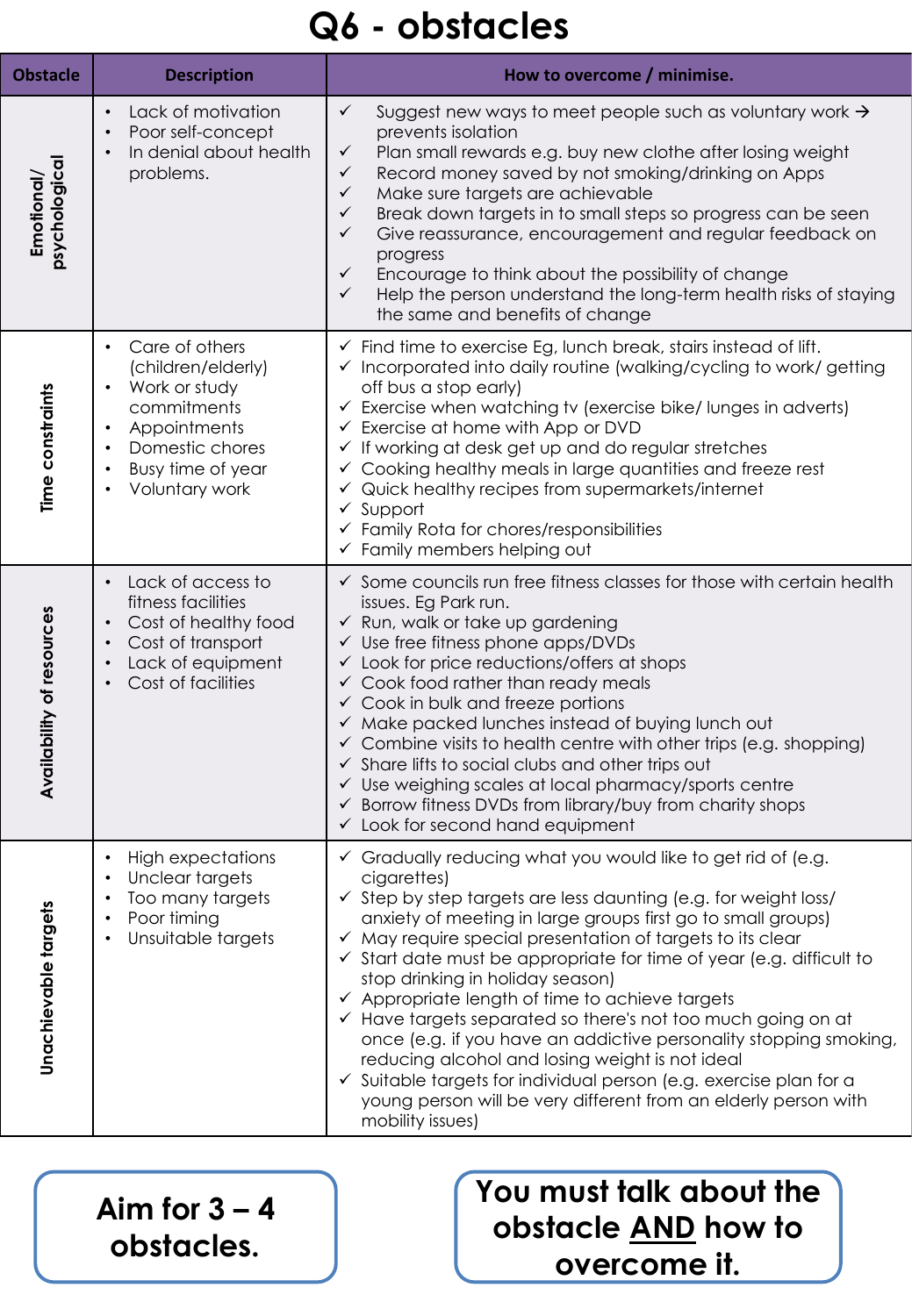### **Q6 - obstacles**

| <b>Obstacle</b>                                | <b>Description</b>                                                                                                                                                   | How to overcome / minimise.                                                                                                                                                                                                                                                                                                                                                                                                                                                                                                                                                                                                                                                                                                                                                                                                                                                                                                                                                      |
|------------------------------------------------|----------------------------------------------------------------------------------------------------------------------------------------------------------------------|----------------------------------------------------------------------------------------------------------------------------------------------------------------------------------------------------------------------------------------------------------------------------------------------------------------------------------------------------------------------------------------------------------------------------------------------------------------------------------------------------------------------------------------------------------------------------------------------------------------------------------------------------------------------------------------------------------------------------------------------------------------------------------------------------------------------------------------------------------------------------------------------------------------------------------------------------------------------------------|
| Lack of support                                | Lack of family<br>$\bullet$<br>support<br>(ignoring their<br>targets)<br>Lack of peer<br>$\bullet$<br>support<br>(friends may<br>tempt them<br>to ignore<br>targets) | Family can:<br>$\checkmark$ Adopt healthy lifestyles<br>$\checkmark$ Be encouraging<br>$\checkmark$ Buy healthy foods and no have unhealthy food<br>Give practical or financial help<br>$\checkmark$<br>Friends can:<br>$\checkmark$ Plan alcohol free nights out<br>$\checkmark$ Stop offering cigarettes or recreational drugs<br>$\checkmark$ Join a club/sport together<br>$\checkmark$ Motivate by complimenting achievements                                                                                                                                                                                                                                                                                                                                                                                                                                                                                                                                               |
| Specific to the individual                     | Depend on a<br>$\bullet$<br>persons;<br><b>Abilities</b><br>$\bullet$<br><b>Disabilities</b><br>٠<br>Addictions                                                      | Disability<br>√ Arrange transport to and from services & family member to accompany<br>✓ Give plan in suitable forms e.g. braille if bling (or audio/sign language)<br>$\checkmark$ Enlist family/friends to offer encouragement & practical support<br>$\checkmark$ Explain in clear and appropriate way to be understood<br>$\checkmark$ Go to support group with friends or online<br>$\checkmark$ Due to mobility suggest appropriate actions such as sitting exercise<br>routines<br>Addiction<br>√ Joining support group (e.g. alcoholic anonymous)<br>$\checkmark$ Provide leaflets explaining the effects of addiction so it can be referred to<br>when feeling confused<br>$\checkmark$ Ask friends and family no to offer addictive substances or keep them<br>around the home<br>← Enlist support of family and friends to encourage new friendship and<br>leisure activities<br>$\checkmark$ Boost the persons self-concept by pointing out their positive qualities |
| fied services<br>Barriers to accessing identit | Geographical<br>٠<br>Financial<br>٠<br>Psychological<br>$\bullet$<br>Physical<br>$\bullet$<br>Personal<br>needs<br>resources                                         | Geographical<br>$\checkmark$ Arranged hospital transport & telephone helplines of internet support<br>groups<br>Financial<br>$\checkmark$ Free medicine/treatments & direct the person to advice on benefits and<br>employee rights<br>Psychological<br>$\checkmark$ Talk about concerns and reassure<br>$\checkmark$ Direct the person to a charity that supports people with a certain health<br>problem<br>Physical<br>$\checkmark$ Be aware of services that are adapted for easy access<br>$\checkmark$ Ask friend or family member to drop the person at the service<br>Personal needs<br>$\checkmark$ Provide support services that meet a persons needs e.g. interpreter<br>$\checkmark$ Use anti-discriminatory practice and encourages others to do so as well<br>Resources<br>$\checkmark$ Suggest sources of second hand equipment<br>$\checkmark$ Look for alternative strategies (e.g. exercise DVD if no spaces in classes)                                       |

*X commutes to London and works long hours so this is a time constraint because of his work commitments. This means he can't go to the gym in the evenings like the plan proposes. X can overcome his by walking on his lunch break, taking the stairs instead of the lift or getting off the tube a stop earlier.*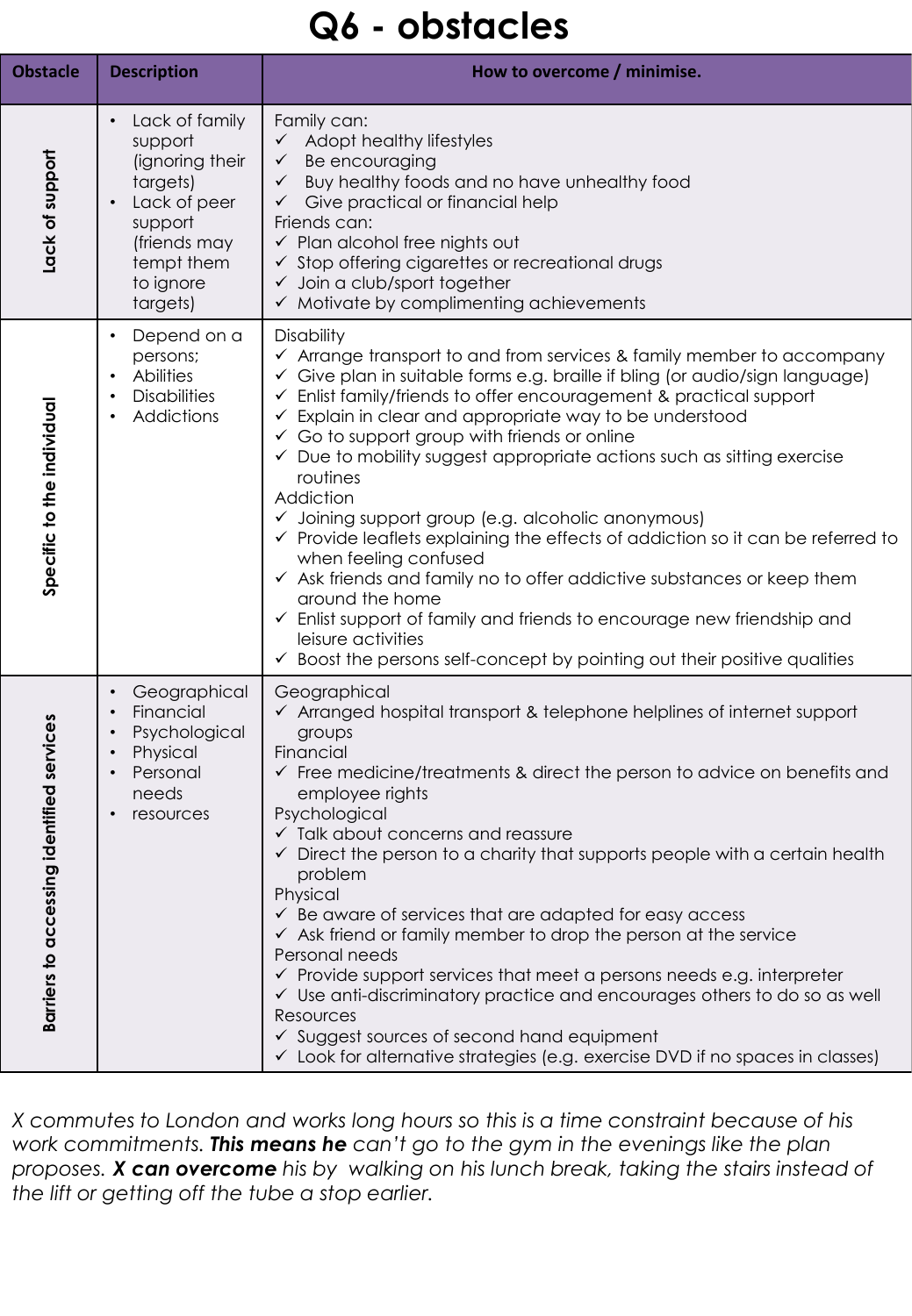| 1a. Use the information to explain 2 factors that<br>could be having a <b>POSITIVE EFFECT</b> on health<br>and wellbeing [4 marks]<br>1b. Explain 4 factors that have a NEGATIVE<br><b>EFFECT</b> on health and wellbeing [8 marks]<br>• <b>Factors <math>\rightarrow</math> Circumstances or facts that cause</b><br>an effect or result. Eg, nurse visits, exercising.<br>• You need 2/4 separate points.<br>Identify the factor + explain why it's<br>positive/negative for their health and wellbeing<br>[REPEAT 2 or 4x].<br>Eg, Ben lives in the countryside. [1] This is positive<br>for his health because it means he has fresh air<br>and greener and no air pollution. [1]                                                                          | 2. Explain <b>3</b> effects that their health has on<br>PHYSICAL/EMOTIONAL/SOCIAL health [6<br>marks]<br><b>ONLY</b> use the additional information given to<br>answer this question.<br>Make sure your effects are specific to the PIES it<br>asks about!<br>Provide 3 separate points $\rightarrow$ 2 marks each.<br>Identify the issue + Explain what effect it has on<br>their specific PIES. [REPEAT 3x]<br>Eg, Ben is experiencing a bereavement [1] This<br>may effect his emotional health because she<br>will be sad and grieving. [1]                                                                                                                                                                                                                                               |
|----------------------------------------------------------------------------------------------------------------------------------------------------------------------------------------------------------------------------------------------------------------------------------------------------------------------------------------------------------------------------------------------------------------------------------------------------------------------------------------------------------------------------------------------------------------------------------------------------------------------------------------------------------------------------------------------------------------------------------------------------------------|-----------------------------------------------------------------------------------------------------------------------------------------------------------------------------------------------------------------------------------------------------------------------------------------------------------------------------------------------------------------------------------------------------------------------------------------------------------------------------------------------------------------------------------------------------------------------------------------------------------------------------------------------------------------------------------------------------------------------------------------------------------------------------------------------|
| 3. Data given. Explain their <b>CURRENT</b> and<br><b>FUTURE</b> health [12 marks]<br>• You will need to plot this data on the provided<br>graphs or tables.<br><b>Current health <math>\rightarrow</math></b> short term impacts that are<br>$\bullet$<br>affecting them now.<br><b>Future health <math>\rightarrow</math></b> long term health risks that<br>$\bullet$<br>could develop.<br>Identify their current health status using the data<br>provided + explain how this will be affecting their<br>health.<br>Eg, Ben has a BMI of 36 which means he is<br>severely obese [1], this means he may have joint<br>pains, or have shortness of breath when trying to<br>walk. [1]                                                                         | 4. Design a health and improvement plan<br>using <b>ALL</b> information provided [12 marks]<br>You need to:<br>1. Describe 3 recommendations based on their<br>data.<br>2. Explain 3 short term (less than 6m) and 3 long<br>term (more than 6m) targets.<br>3. Provide 1 source of support for each<br>recommendation (3 total).<br>Eg, Ben needs to lose weight because his BMI is 36<br>[1]. His short term goal is to increase the amount of<br>fruit and veg he eats within 4 weeks, and record this<br>in his food diary [1]. His long term goal is to lose 3<br>stone within 6 months by walking at least 30 minutes<br>a day or more [1]. His brother (informal support) is<br>willing to walk with Ben daily and cook healthier<br>meals with Ben. [1]                               |
| 5. Justify how/why your plan would help the<br>person meet their <b>needs</b> , wishes and<br>circumstances [10 marks]<br>$Needs \rightarrow PIES needed to their health.$<br>Wishes $\rightarrow$ likes/dislikes, preferences, wants.<br>Circumstances $\rightarrow$ their current situation in life.<br>For each recommendation made in $Q4$ :<br>Explain why and how they meet the needs,<br>$\mathbf{L}$<br>wishes and circumstances of the person.<br>2. Explain how the short and long term targets<br>are <b>person-centred</b> and meet their needs,<br>wishes and circumstances.<br>3. Explain how the support is person-centred and<br>how it meets their needs, wishes and<br>circumstances.<br>Aim for 3 paragraphs. 1 for each<br>recommendation. | 6. Describe possible obstacles that the person<br>may face when trying to follow your plan <b>AND</b><br>how can these be minimised [8]<br>Include <b>FOUR</b> barriers or obstacles they may<br>Ι.<br>face. Refer to your own plan.<br><b>Explain how/why</b> this is a barrier.<br>2.<br>3. Suggest how they can overcome this<br>barrier/obstacle.<br>Describe the <b>benefits</b> of this suggestion.<br>4.<br>Eg, Jack has tried to quit smoking in the past but<br>lacks motivation [1] This is a barrier because it<br>means he is addicted and struggles to stop<br>smoking which effects his health [1]. He can<br>overcome this barrier by using nicotine gum or<br>patches as a replacement [1]. This could reduce<br>his cravings for cigarettes and improve his health.<br>$[1]$ |